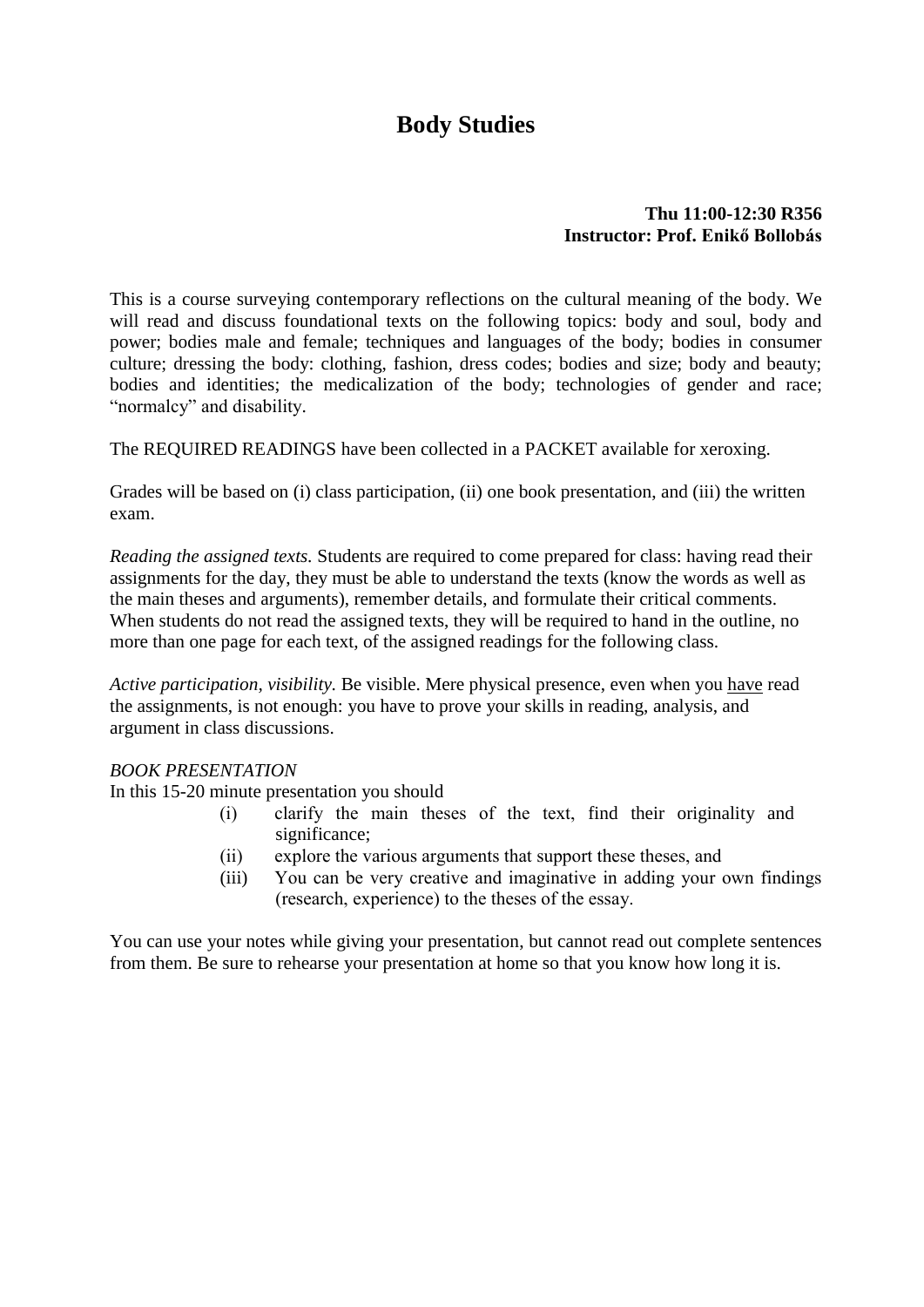## **Schedule of classes and assignments\***

- **1. Body studies (intro lecture)**
- **2. Embodiment and the self (intro lecture)**

#### **3. What are bodies? Body and soul, body and power**

Read: Elizabeth Grosz, "Refiguring Bodies" (PACKET) Mary Douglas, "The Two Bodies" (PACKET)

#### **4. Presentations**

John Berger et al., *Ways of Seeing* (1972)

STUDENT:

The Boston Women's Health Book Collective, *The New Our Bodies, Ourselves* (1984)

STUDENT:

#### **5. Bodies male and female I**

Read: Carol M. Armstrong, "Edgar Degas and the Representation of the Female Body"

Presentations (two max.):

*\**Kenneth Clark, *The Nude – A Study of Ideal Art* (1956) Götz Eckhardt, *A női szépség az európai festészetben* (1970/1971) Susan Bordo, *The Male Body* (1999)

#### STUDENT:

#### STUDENT:

#### **6. Bodies male and female II**

Read: Ludmilla Jordanova, "Natural Facts: A Historical Perspective on Science and Sexuality"

Presentations (three max.):

Lynda Nead, *The Female Nude: Art, Obscenity and Sexuality* (1992)

\*Norma Broude & Mary D. Garrard (eds.), *The Expanding Discourse—Feminism and Art History*

\*Richard Leppert, *The Nude—The Cultural Rhetoric of the Body* (2007)

STUDENT:

STUDENT:

STUDENT:

1

Readings marked with an asterisk are to be taken by upper-level students.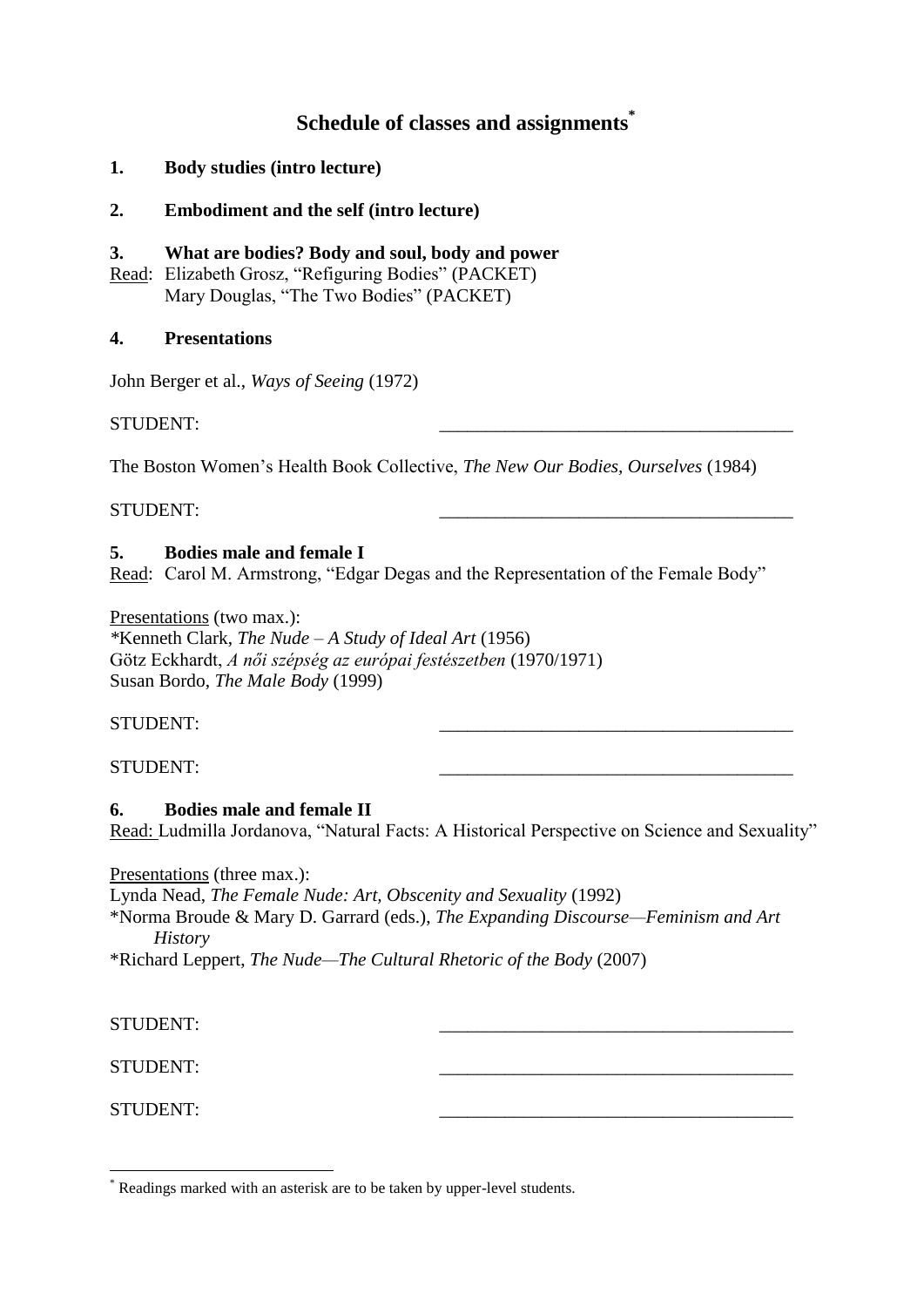#### **7. Techniques and languages of the body**

Read: Marcel Mauss, "Techniques of the Body" Erving Goffman, "Embodied Information in Face-to-Face Interaction"

Presentations (two max.):

\*Teresa de Lauretis, *Technologies of Gender—Essays on Theory, Film, and Fiction* (1987) *\**Elizabeth Grosz, *Volatile Bodies* (1994) (esp. Ch.6, "The Body as Inscriptive Surface") *Orshi Drozdik, Adventure and Appropriation* (a Hungarian artist's response to the masculinist corporeal regime)

\*Norma Broude & Mary G. Garrard, *Reclaiming Female Agency—Feminist Art after Postmodernism* (2005)

Allan and Barbara Pease, *Body Language* (2006)

STUDENT:

STUDENT: \_\_\_\_\_\_\_\_\_\_\_\_\_\_\_\_\_\_\_\_\_\_\_\_\_\_\_\_\_\_\_\_\_\_\_\_\_\_

### **8. Bodies in consumer culture, dressing the body: clothing, fashion, dress codes**

Read: Jean Baudrillard, "The Finest Consumer Object: The Body"

Presentations (two max.):

George B. Sproles and Leslie Davis Burns, *Changing Appearance – Understanding Dress in Contemporary Society* (1989)

Susan Kaiser, *The Social Psychology of Clothing—Symbolic Appearances in Context* (1997) Malcolm Barnard, *Fashion as Communication* (1996/2000) Joanne Entwistle and Elizabeth Wilson, eds., *Body Dressing* (2001) Ruth P. Rubinstein, *Dress Codes* (2001) Roland Barthes, *The Language of Fashion* (2004/2006)

STUDENT: \_\_\_\_\_\_\_\_\_\_\_\_\_\_\_\_\_\_\_\_\_\_\_\_\_\_\_\_\_\_\_\_\_\_\_\_\_\_

STUDENT:

#### **9. Bodies and size, body and beauty**

Read: Nicky Diamond, "Thin Is the Feminist Issue" Noella Caskey, "Interpreting Anorexia Nervosa"

Presentations (three max.):

Naomi Wolf, *The Beauty Myth* (1991)

\*Susan Bordo, *Unbearable Weight: Feminism, Western Culture, and the Body* (1993) Virginia L. Blum, *Flesh Wounds—The Culture of Cosmetic Surgery* (2005)

STUDENT:

STUDENT:

STUDENT:

**10. "Normalcy" and disability; the medicalization of the body; body and race**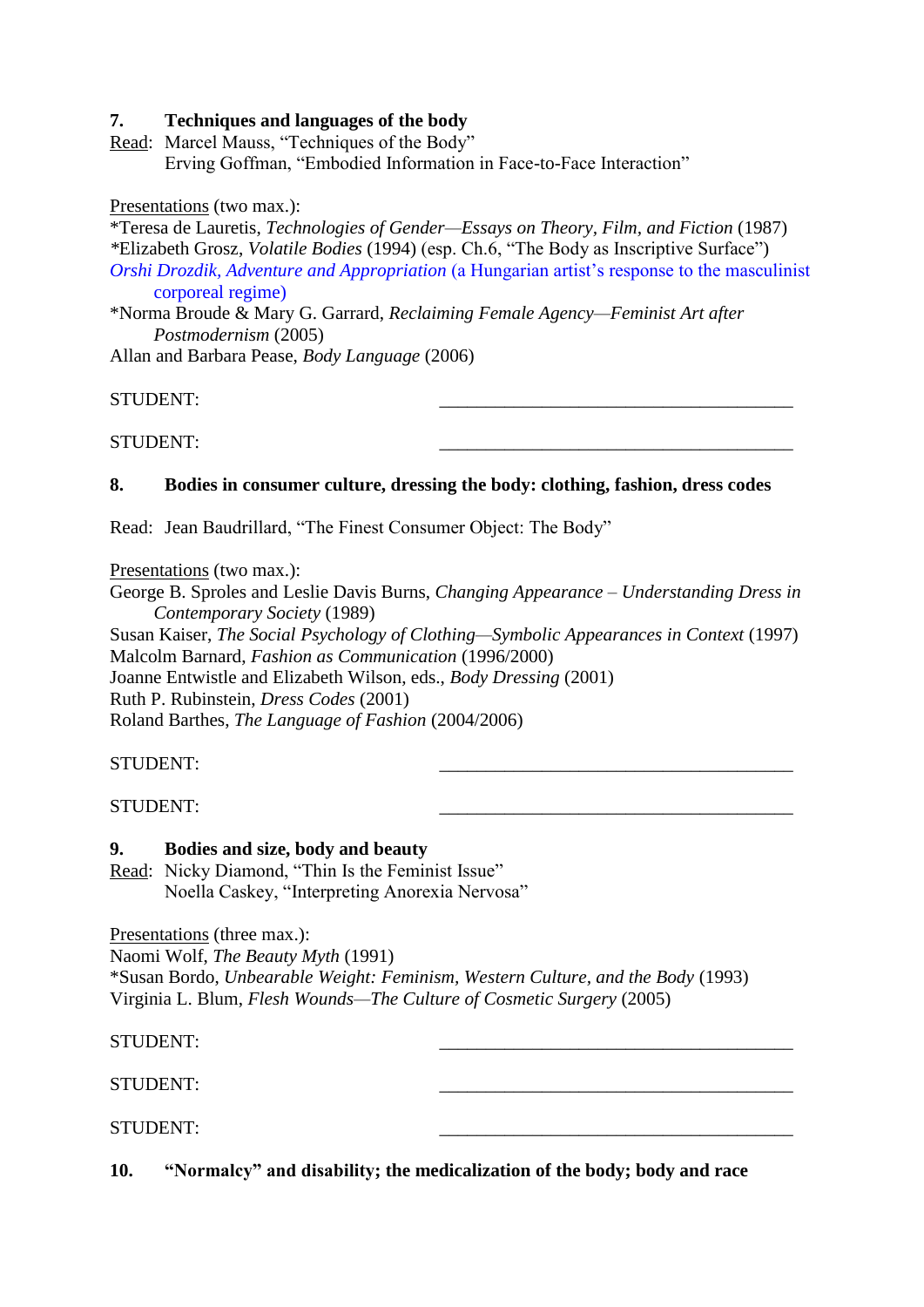Read: Lannard J. Davis, "Visualizing the Disabled Body: The Classical Nude and the Fragmented Torso"

Ellen L. Bassuk, "The Rest Cure: Repetition or Resolution of Victorian Women's Conflicts?"

#### Presentations (two max.):

\*Mary Jacobus, Evelyn Fox Keller, Sally Shuttleworth (eds.), *Body/Politics—Women and the*  James Allen, et al. (eds.), *Without Sanctuary. Lynching Photography in America* (2000)

#### STUDENT:

STUDENT:

### **11. IN-CLASS WRITTEN EXAM**

**11. Grade books signed**